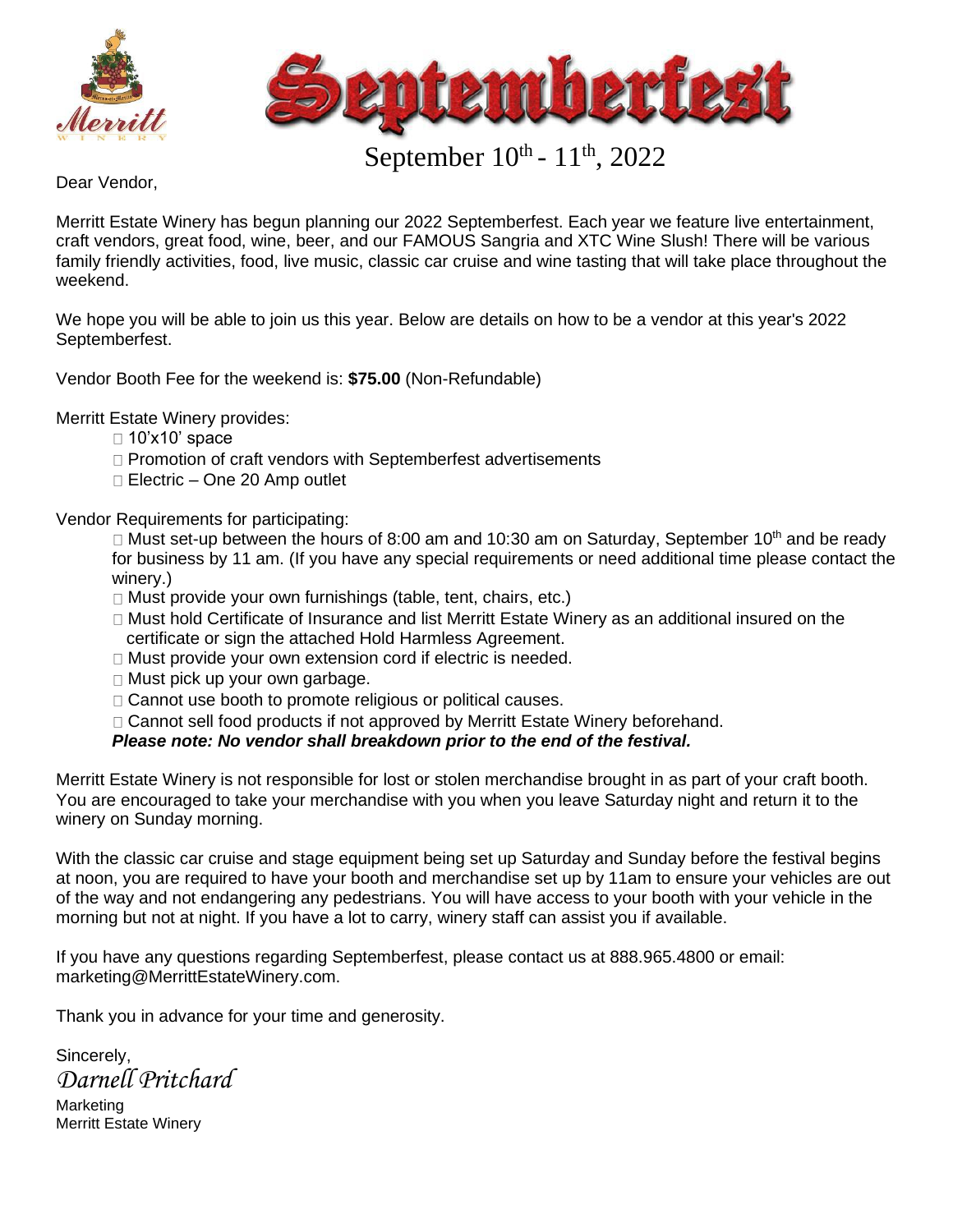



September  $10^{th}$  -  $11^{th}$ , 2022

## **HOLD HARMLESS AGREEMENT**

Our business and/or organization would like to participate in the Merritt Estate Winery 2022 Septemberfest on Saturday, September 10<sup>th</sup> and Sunday, September 11<sup>th</sup>, 2022. Consequently, I am signing this Hold Harmless Agreement which releases Merritt Estate Winery and their members, officers, agents, community volunteers and employees thereof from any and all liability and agrees to indemnify, defend and hold Merritt Estate Winery harmless from and against any and all liability arising from the named vendor's involvement in the Merritt Estate Winery 2022 Septemberfest on Saturday, September 10<sup>th</sup> and Sunday, September 11<sup>th</sup>, 2022.

We also agree to hold harmless and indemnify Merritt Estate Winery and their employees thereof from any and all costs, claims and damages of whatever nature, including but not limited to attorney's fees for injury or death to persons and damage to property resulting from or caused by, directly or indirectly, the conducting of its vending of anything which is in any manner connected with the permission herein given.

The permission is not assignable or transferable and is subject to cancellation at any time by any type of notice.

| (Print) Business Name |                                                                                                   |              |     |  |
|-----------------------|---------------------------------------------------------------------------------------------------|--------------|-----|--|
| <b>Street</b>         | City                                                                                              | <b>State</b> | Zip |  |
| Owner's Name          |                                                                                                   |              |     |  |
| Signature             |                                                                                                   | Date         |     |  |
|                       | <b>Merritt Estate Winery</b><br>c/o 2022 Septemberfest<br>2264 King Road<br>Forestville, NY 14062 |              |     |  |

**T: 888.965.4800 F:716.965.2054 E-mail: Marketing@MerrittEstateWinery.com**